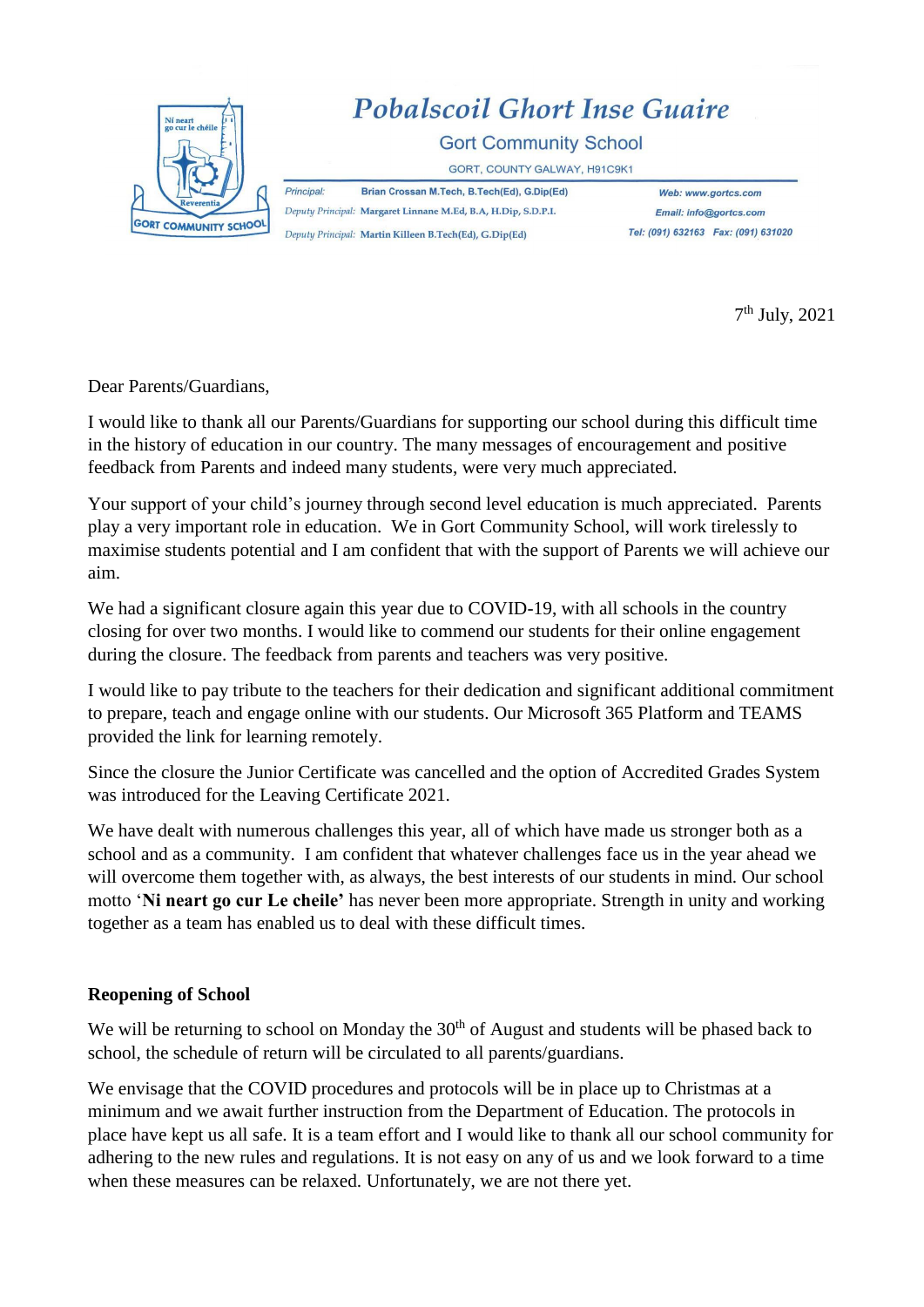The following procedures will remain in place for the new school:

- Increased hand washing/sanitizing
- Enhanced cleaning regimes: additional cleaning rosters.
- If unwell stay at home policy.
- Restricted movement within the school, one way systems.
- Physical distancing-increasing separation/decreasing interaction.
- Contact tracing systems; Response plans
- A number of staff will be appointed as COVID-19 representatives.
- COVID training for all Staff.

## **Building projects:**

- The Department of Education in a recent demographic survey highlighted that Gort Community School will have a Long Term Projected enrolment of 1200 pupils. In June 2021 we were approved a significant increase to our original additional accommodation (Major extension) The list of approved accommodation is listed below. *19x General Classrooms, 7x SET rooms, 2x meeting rooms, 1x DP office, 3 purpose built classroom SEN base, 1x Art room, 1x Home Ec. Room, 1x Graphics room, 3x Science Lab/2 prep area, 1x Construction Studies/Prep. area, 1x Engineering room, 1x Tech. Prep room, 3x Project store, 1x staff room, 1x General Purpose/Dining area.*  This will provide the staff and students with the facilities they deserve and will future proof the school. The scale of the initial extension has now tripled in size.
- Phase I- Planning permission for a structure to facilitate 6 classrooms was granted in May and we are going to tender presently. We plan on starting this Phase 1 of our building works in July/August.
- Our application for a **Sports Capital Grant** to resurface the school Astro Turf was completed and was lodged last February ( $\epsilon$ 180,000). We are awaiting to hear the outcome of the application.

# **2020/2021 Review.**

We are always striving to improve and ensure that our students have the best facilities to enable them to reach their full potential. We have excellent facilities in Gort Community School and we will continue to build on this. We have had many highlights during our academic school year, some are listed below:

- Two of our Leaving certificate students in 2020 received over 600 points, with one student receiving the maximum of 625 points. This is the 4<sup>th</sup> year in a row that Gort CS have had students achieve maximum points in the Leaving Certificate.
- Congratulations to Paddy Commins LC 2020 who received a sports scholarship to GMIT.
- Congratulations to Róisín Clancy LC 2020 who received a scholarship which was awarded by Johnston and Johnston for Women in Engineering at the University of Limerick.
- The launching of our 'Le Cheile' CD to celebrate the  $25<sup>th</sup>$  anniversary of Gort CS took place on Thursday the 19<sup>th</sup> of November with special guest Sean Keane in attendance.
- The official launch of our Gort CS GAA O'Neills shop was launched recently. You can access the link through our website.
- Jenna Coughlan a current  $6<sup>th</sup>$  year student won a prestigious music award. Her original composition 'Smoke Storms' explores themes of Climate Change and is available on Spotify